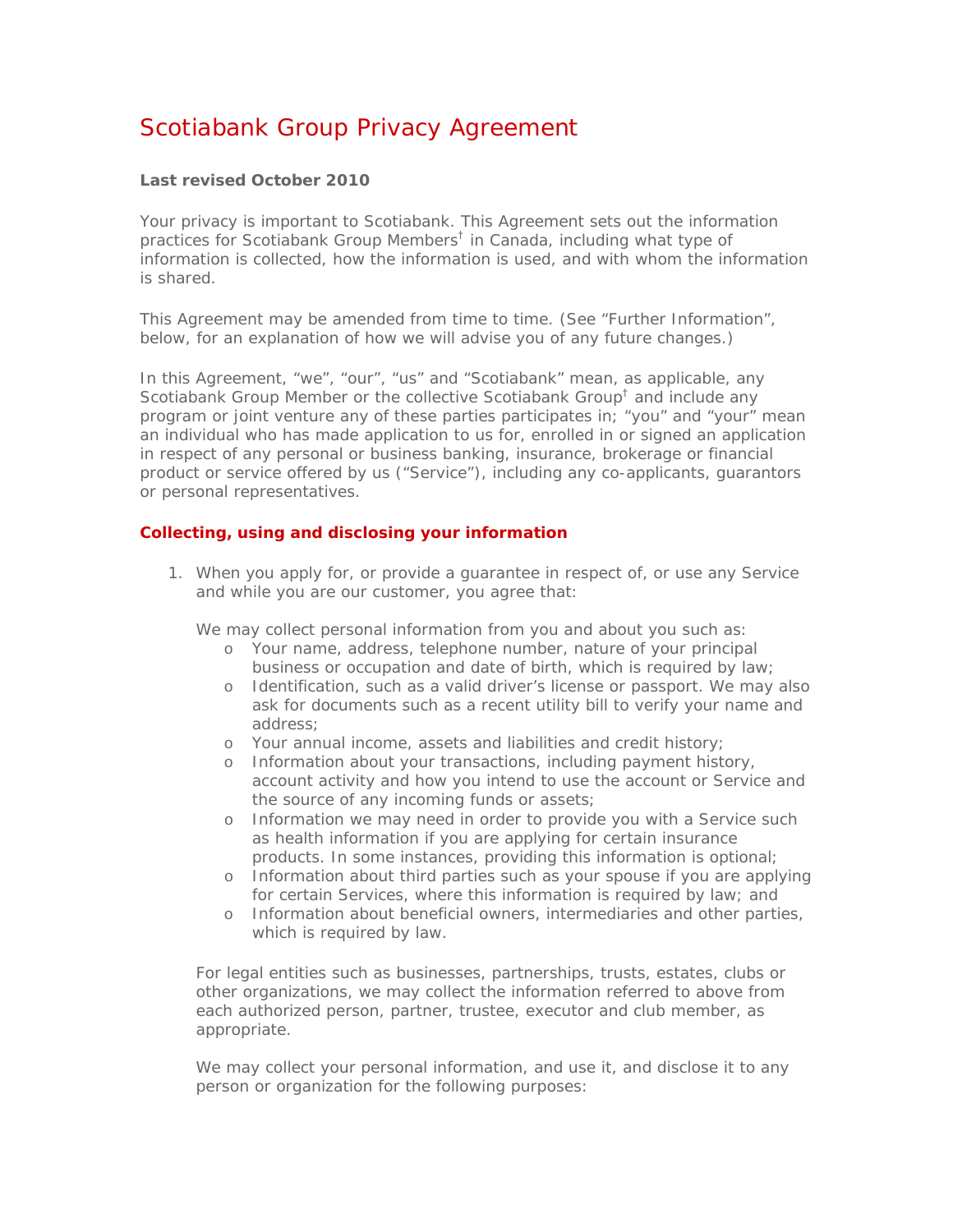- o To confirm your identity;
- o To understand your needs;
- o To determine the suitability of our Services for you;
- o To determine your eligibility for our Services;
- o To set up, manage and offer Services that meet your needs;
- o To provide you with ongoing Service;
- o To satisfy legal and regulatory requirements that we believe are applicable to us, including the requirements of any self-regulatory organizations to which we belong;
- o To help us collect a debt or enforce an obligation owed to us by you;
- o To respond to a court order, search warrant or other demand or request which we believe to be valid, or to comply with the rules of production of a court;
- o To manage and assess our risks;
- o To investigate and adjudicate insurance claims; and
- o To prevent or detect fraud or criminal activity or to manage and settle any actual or potential loss in connection with fraud or criminal activity.

When we collect your health information for the purpose of providing an insurance Service, we will use that information strictly for that purpose. (See below for more information.)

We do not provide directly all the services related to your relationship with us. We may use third party service providers to process or handle personal information on our behalf and to assist us with various services such as printing, mail distribution and marketing, and you acknowledge that we may release information about you to them. Some of our service providers are located outside of Canada. As a result, your personal information may be accessible to regulatory authorities in accordance with the law of these jurisdictions. When personal information is provided to our service providers, we will require them to protect the information in a manner that is consistent with Scotiabank Group privacy policies and practices.

- 2. We may collect, use and disclose your Social Insurance Number (SIN) for income tax reporting purposes, as required by law. In addition, we may ask you for your SIN to verify and report credit information to credit bureaus and credit reporting agencies as well as to confirm your identity. This allows us to keep your personal information separate from that of other customers, particularly those with similar names, and helps maintain the integrity and accuracy of your personal information. You may refuse to consent to its use or disclosure for purposes other than as required by law.
- 3. We may verify relevant information you give us with your employer or your references and you authorize any person whom we contact in this regard to provide such information to us. If you apply for or enroll in a Service and during the time you have the Service, we may consult various financial service industry databases or private investigative bodies maintained in relation to the type of Service you have applied for, enrolled in or have. You also authorize us to release information about you to these databases and investigative bodies. In Canada, investigative bodies are designated under the regulations of the *Personal Information Protection and Electronic Documents Act* (PIPEDA) and include such organizations as the Bank Crime Prevention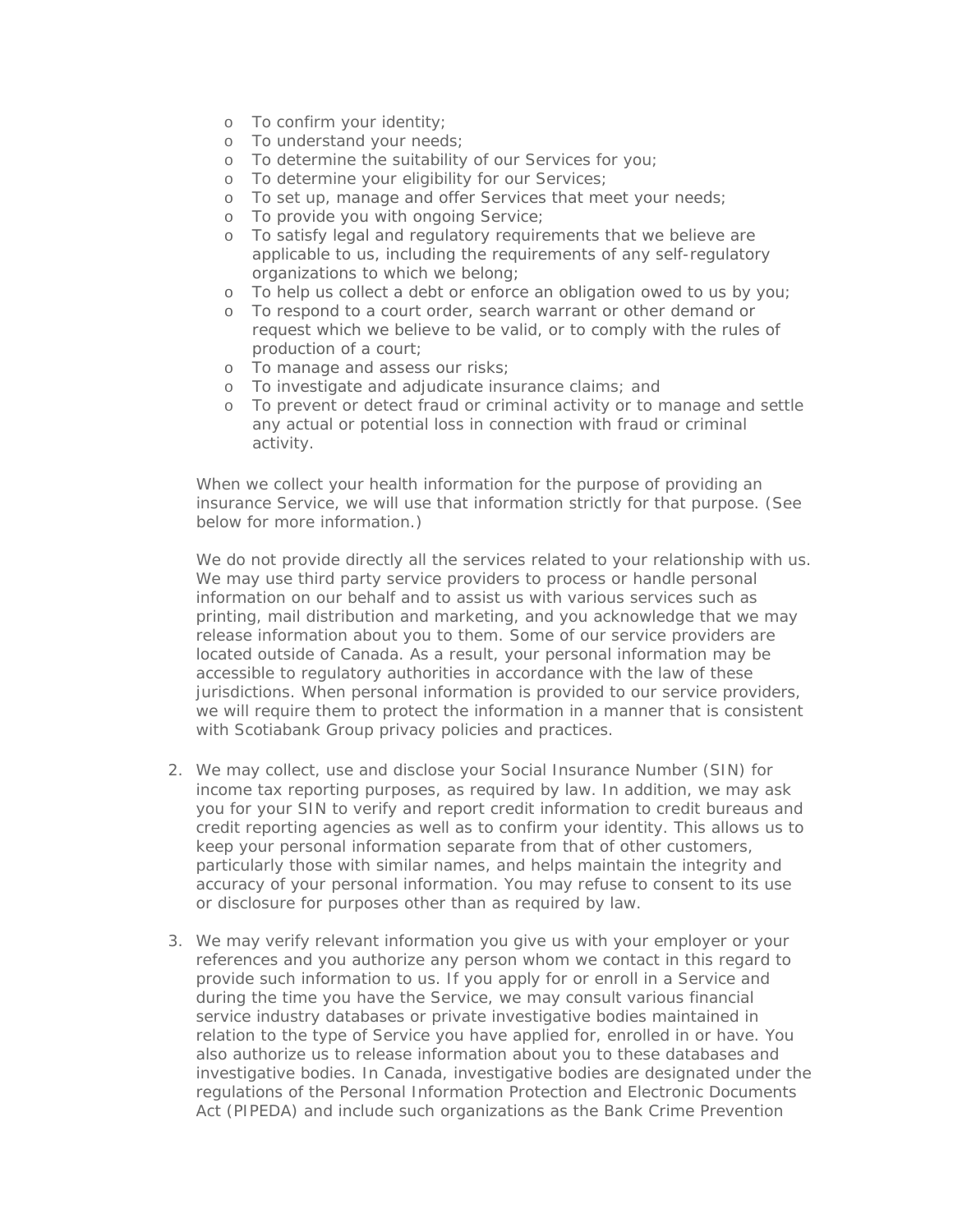and Investigation Office of the Canadian Bankers Association and the Investigative Services Division of the Insurance Bureau of Canada.

- 4. You agree that we may monitor or record any telephone call we have with you. The content of the call may also be retained. We may inform you before proceeding with the call of this possibility. This is to establish a record of the information you provide, to ensure that your instructions are followed properly and to ensure customer service levels are maintained.
- 5. Scotiabank may use video surveillance in and around our branches, bank machines and other locations for the purpose of: safeguarding our clients and employees; and protecting against theft, fraud and vandalism. Any video images recorded are destroyed when they are no longer required for business or other purposes, and any personal information is safeguarded in accordance with this Agreement.
- 6. If you have a Service with us, we may use, disclose to and collect from credit bureaus or financial service industry databases, credit and other information about you in order to offer you pre-approved credit products or margin facilities. We may also do this after the Service has ended. You may withdraw your consent at any time by giving us reasonable notice (see below).
- 7. We may give information (except health information) about you to other members of the Scotiabank Group (where the law allows this) so that these companies may tell you directly about their products and services. The Scotiabank Group includes companies engaged in the following services to the public: deposits, loans and other personal financial services; credit, charge, debit and payment card services; full-service and discount brokerage services; mortgage loans; trust and custodial services; insurance services; investment management and financial planning services; and mutual funds investment services. This consent will also apply to any companies that form a part of the Scotiabank Group in the future. You also agree that we may provide you with information from third parties we select. Your consent to this is not a condition of doing business with us and you may withdraw it at any time (see below).

For a list of Scotiabank's affiliates and subsidiaries in Canada, please refer to the Public Accountability Statement/Corporate Social Responsibility Report available at any Scotiabank branch or on www.scotiabank.com.

- 8. We may ask you for contact information such as your telephone, mobile or fax number or e-mail address, and keep and use this information as well as disclose it to other members of the Scotiabank Group so that we or any of these companies may contact you directly through these channels for the purpose of marketing, including telemarketing. This consent will also apply to any companies that form a part of the Scotiabank Group in the future. Your consent to this is not a condition of doing business with us and you may withdraw it at any time (see below).
- 9. If we sell a company in the Scotiabank Group or a portion of the business of a Scotiabank Group Member, we may release the information we hold about you to the prospective purchaser. We will require any prospective purchaser to protect the information provided and to use it in a manner that is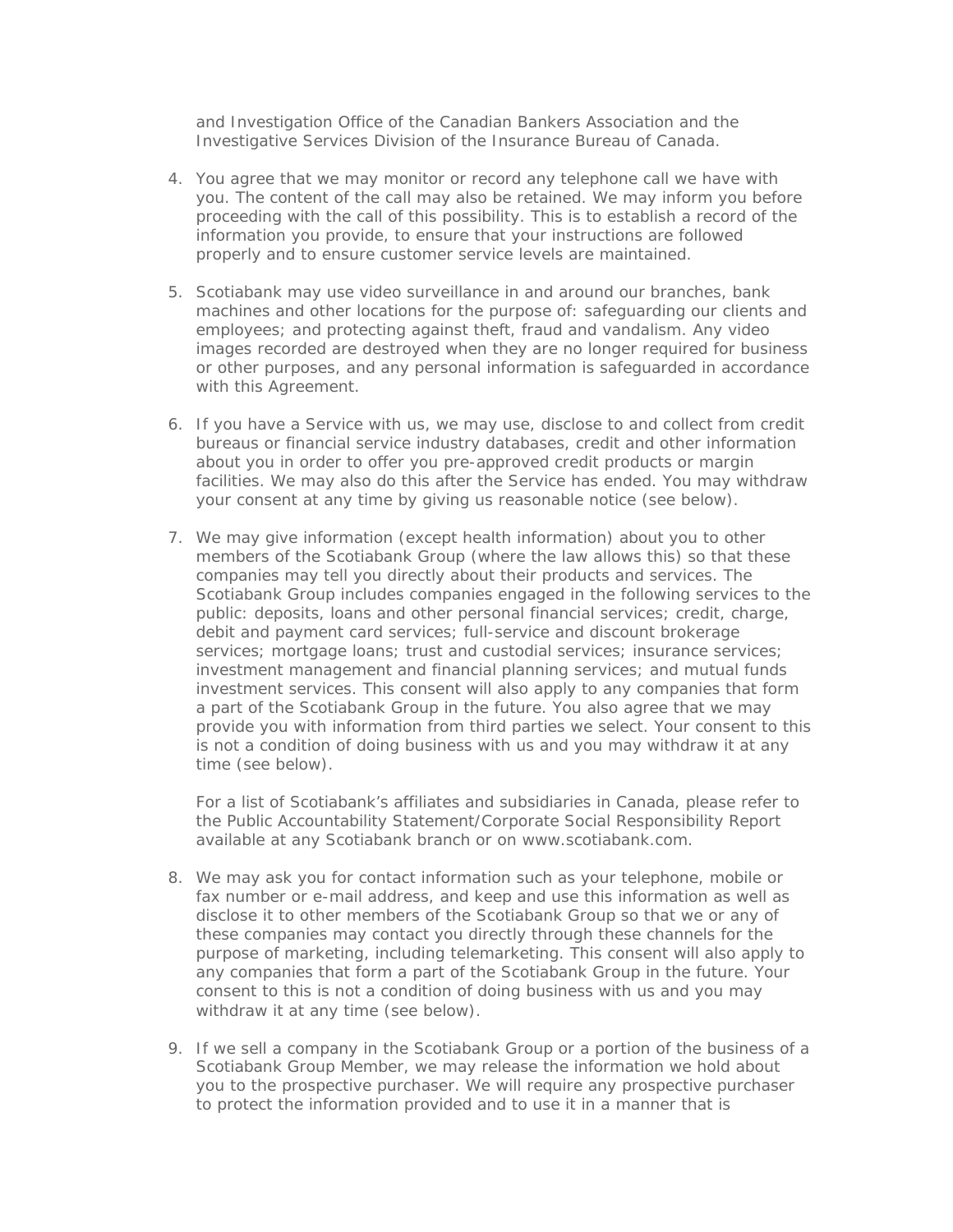consistent with Scotiabank Group privacy policies and practices.

- 10.We may keep and use information about you in our records for as long as it is needed for the purposes described in this Agreement, even if you cease to be a customer.
- 11. You agree that all information that you give us will, at any time, be true and complete. If any personal information changes or becomes inaccurate or out of date, you are required to advise us so we can update our records.

#### **Refusing or withdrawing consent**

Subject to legal, regulatory and contractual requirements, you can refuse to consent to our collection, use or disclosure of information about you, or you may withdraw your consent to our further collection, use or disclosure of your information at any time in the future by giving us reasonable notice. However, depending on the circumstances, withdrawal of your consent may prevent us from providing you, or continuing to provide you, with some Services or information that may be of value to you.

We will act on your instructions as quickly as possible but there may be certain uses of your information that we may not be able to stop immediately.

You cannot refuse our collection, use and disclosure of information required by third party service providers essential for the provision of the Services or required by our regulators, including self-regulatory organizations. Some of our service providers are located outside of Canada. As a result, your personal information may be accessible to regulatory authorities in accordance with the law of these jurisdictions.

You can tell us at any time to stop using information about you to promote our Services or the products and services of third parties we select, or to stop sharing your information with other members of the Scotiabank Group. If you wish to refuse consent or to withdraw consent as outlined in this Agreement, you may do so at any time by contacting the branch or office with which you are dealing or by calling us toll-free.

| Scotiabank                                                  |  | 1 800 4 SCOTIA |
|-------------------------------------------------------------|--|----------------|
| ScotiaMcLeod Direct Investing                               |  | 1 800 263 3430 |
| ScotiaMcLeod and Scotia Private Client Group 1 866 437 4990 |  |                |
| ScotiaLife Financial                                        |  | 1 800 387 9844 |

## **In addition, if you apply for, accept, or guarantee, a line of credit, term loan, mortgage or other credit account with us**

When you apply for, accept, or guarantee a loan or credit facility or otherwise become indebted to us, and from time to time during the course of the loan or credit facility, we may use, give to, obtain, verify, share and exchange credit and other information (except health information) about you with others including credit bureaus, mortgage insurers, creditor insurers, reinsurers, registries, other companies in the Scotiabank Group and other persons with whom you may have financial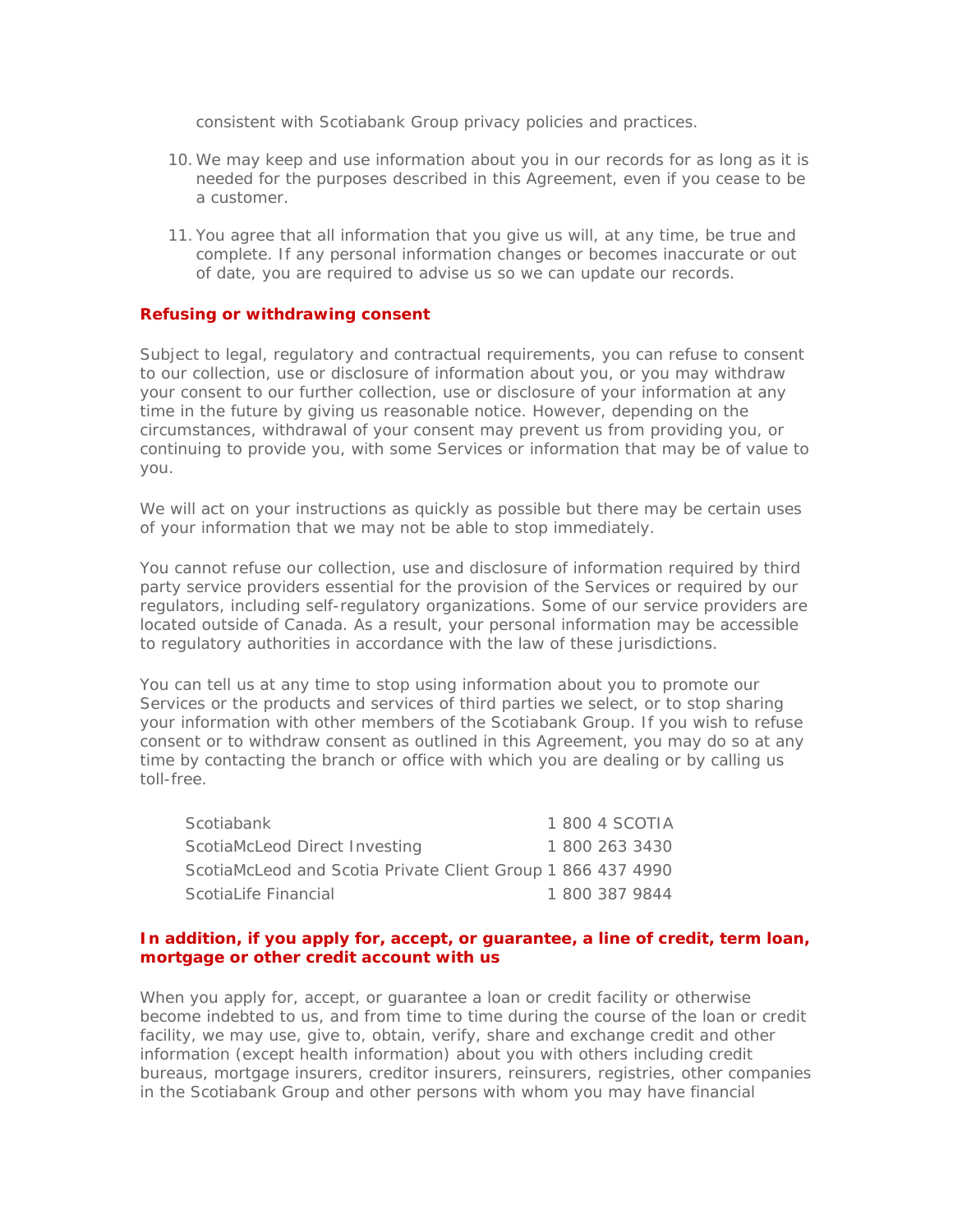dealings, as well as any other person as may be permitted or required by law. We may do this throughout the relationship we have with you. You also authorize any person whom we contact in this regard to provide such information to us.

If you have a VISA\* account with us, we may give information (except health information) about you to VISA Canada Association, VISA International Service Association and their employees and agents, for the purpose of processing, authorizing and authenticating your VISA card transactions, providing you with customer assistance services, and for other purposes related to your VISA account. We may also give this information in respect of your participation in contests and promotions administered by the Association on our behalf.

If you have a Service with us such as a *ScotiaCard*® banking card, we may give information (except health information) about you when you use your *ScotiaCard*  banking card to electronic payment service providers, debit card networks, loyalty program partners and their respective employees and agents for the purpose of processing, authorizing and authenticating your debit card transactions, providing you with customer assistance services and for other purposes related to your Services. We may also give this information in respect of your participation in contest and promotions administered by the electronic payment service providers, debit card networks, and loyalty program partners on our behalf.

If you have a mortgage account with us, we may give information about you, including credit information, to mortgage insurers for any purpose related to mortgage insurance. Information retained by Canada Mortgage Housing Corporation will be subject to federal access to information and privacy legislation.

During the term of the loan or credit facility, you may not withdraw your consent to our ongoing collection, use or disclosure of your personal information in connection with the loan or other credit arrangement you have with us or have guaranteed. We can continue to disclose your personal information to credit bureaus even after the loan or credit facility has been retired, and you may not withdraw your consent to our doing so. We do this to help maintain the accuracy, completeness and integrity of the credit reporting system.

## **In addition, if you accept an insurance Service with us**

When you apply for, enroll in or sign an application in respect of or accept an insurance Service from us, we may use, give to, obtain, verify, share and exchange information about you with others including references you have provided, from hospitals and health practitioners, from government health insurance plans, from other insurers, from medical information and insurance service bureaus, from law enforcement representatives, from private investigators, and from other groups or companies where collection is necessary to underwrite or otherwise administer the Service requested, including the assessment of claims. You also authorize any person whom we contact in this regard to provide such information to us.

If you accept an insurance Service with us, or if an insurance Service is issued on your life, you may only withdraw your consent as noted above so long as the consent does not relate to underwriting or claims where the Scotiabank Group member must collect and report information to insurance service bureaus after the application has